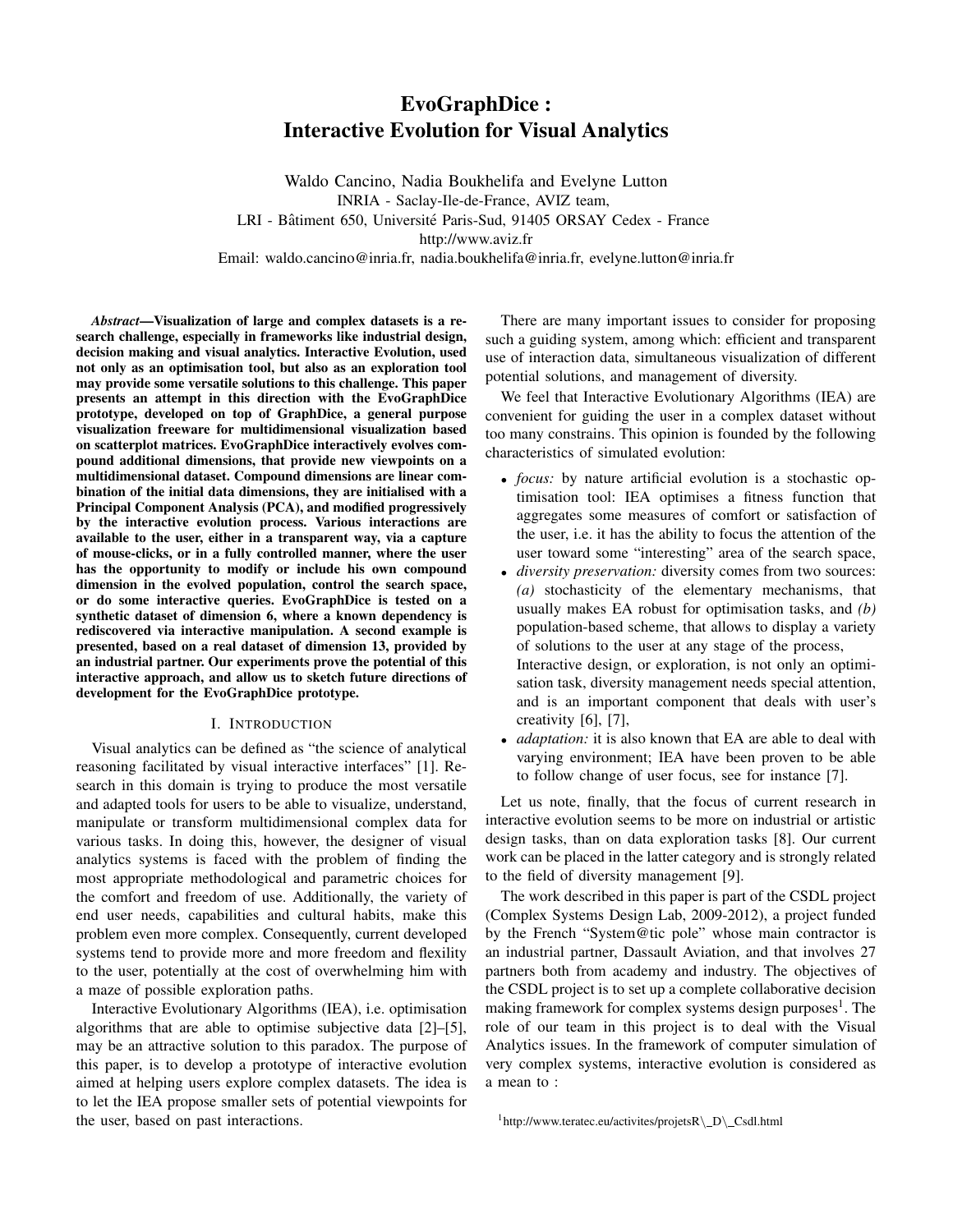- improve exploration in very large parameter spaces, while controlling the computational power allocated to simulation calculations (refinement on demand for some areas of the parameter space),
- improve the understanding of some design compromises (Pareto front visualization),
- validate or reconsider intuitive or classical design choices,
- discover optimal and/or unconventional parameters setting.

Our prototype is based on a visualization tool developed in the AVIZ team of INRIA [10], GraphDice, to which we added evolutionary capabilities. The paper is organized as follows: related work in data visualization are presented in sections II-A and II-B, while previous work involving interactive evolution and visual analytics is discussed in section II-C. The prototype is presented in section III, and tested on two datasets (synthetic and real data) in section IV. Conclusions and future work are sketched in section V.

## II. RELATED WORK

# *A. Multidimensional Data Visualization and SPLOMs*

Multidimensional visualization is concerned with providing visual tools to explore high-dimensional datasets and to reveal aspects of this data that are not, or at least not easily, revealed by standard statistical methods [11]. Here, each data attribute represents a dimension and thus the challenge is to map  $n-$ D data space onto a 2-D screen space. Beyond the problem of mapping and projections, there are issues of occlusion, dimension ordering and navigation. Many multidimensional visualization techniques have been proposed and classified; Keim [12] gives a taxonomy of primarily multidimensional visualization techniques. More specifically, Ward [13] describes a taxonomy for glyph placement strategies, and Valiati et al. [14] propose a task taxonomy for guiding evaluations of multidimensional visualizations.

In this paper, we use Scatter Plot Matrices (SPLOMs) [15], [16] as our primary multidimensional visualization method. SPLOMs, sometimes referred to as draftsman's plots, are well known for visualizing high-dimensional data and can be found in many statistical packages. Here, data dimensions are assigned to both rows and columns of a matrix; each cell in the matrix is a 2-D projection of the data depicted as a scatter plot. The method builds on user familiarity with scatter plots; known for their simplicity and high visual clarity [17]. The matrix itself is useful for quickly assessing bivariate combinations of interest. Thus, dependencies, clusters and outliers can be quickly identified. However, even with a small number of dimensions, scatter plot matrices can grow large in size resulting in thumbnail cells that are difficult to examine in detail. To deal with issues of high-dimensionality many systems offer SPLOM interactivity whereby, the overview matrix becomes the interface to drive the exploration of the 2-D bivariate space, and detailed views of the scatter plots are coordinated with the main display via brushing-andlinking [18], [19]. ScatterDice [20] is one such system but it differs from similar systems in that it offers a coherent and structured navigation through the n-dimensional space, as described in the next section.

## *B. ScatterDice and GraphDice Systems*

ScatterDice [20] is an interactive visual tool for exploring multidimensional data sets. Users navigate the multidimensional space via simple 2-D projections, organised in a scatterplot matrix. This overview of thumbnail satterplots is linked to a detailed view where bivariate projections can be further investigated. One of the core features of the tool is that navigation in the multidimensional space, thus the transitions between scatterplots in the matrix, is performed as animated rotations in the 3-D space analogous to rolling a dice. Other features of the system include dimension reordering, visual queries and various interaction techniques for controlling transitions between scatterplots.

ScatterDice was further extended to support multivariate network visualization tasks, and the new system was called GraphDice [21]. It uses the main multidimensional navigation paradigm of ScatterDice but extends it with novel mechanisms to support network exploration in general and Social Network Analysis (SNA) tasks in particular.<sup>2</sup> We have chosen to work with GraphDice as our Visual Analytics (VA) tool for rapid prototyping and convenient access to expert users. GraphDice is an inhouse tool built by our research team and is already used by a number of research projects for visual exploration of multidimensional data sets (for instance, for visual analysis of evolutionary algorithms behavior, see [22]). The advantage is that users who are familiar with the GraphDice system, do not have to go through the steep learning curve of the new system.

#### *C. Visual Analytics Meets Interactive Evolutionary Algorithms*

Interactive Evolutionary Computation describes evolutionary computational models where humans, via suitable user interfaces, play an active role, implicitly or explicitly, in evaluating the outputs evolved by the evolutionary computation. Applications of IEC are varied ranging from art to science [4], [7], [23]. IEC lands itself very well to art applications such as for melody or graphic art generation where creativity is essential, due to the subjective nature of the fitness evaluation function. For scientific and engineering applications, IEC is interesting when the exact form of a more generalised fitness function is not known or is difficult to compute, say for producing a visual pattern that would interest a particular user. Here, the human visual system, together with the emotional and psychological responses of the user in question are far more superior than any pattern detection or learning algorithm.

Visual Analytics (VA) is a multidisciplinary field that integrates various sophisticated computational tools with innovative interactive techniques and visual representations to

<sup>2</sup>A demo of GraphDice can be launched from http://www.aviz.fr/graphdice/, it accepts standard .csv files (although it may be necessary to add a second line after the header giving the data type for each column - INT, STR, REAL, etc).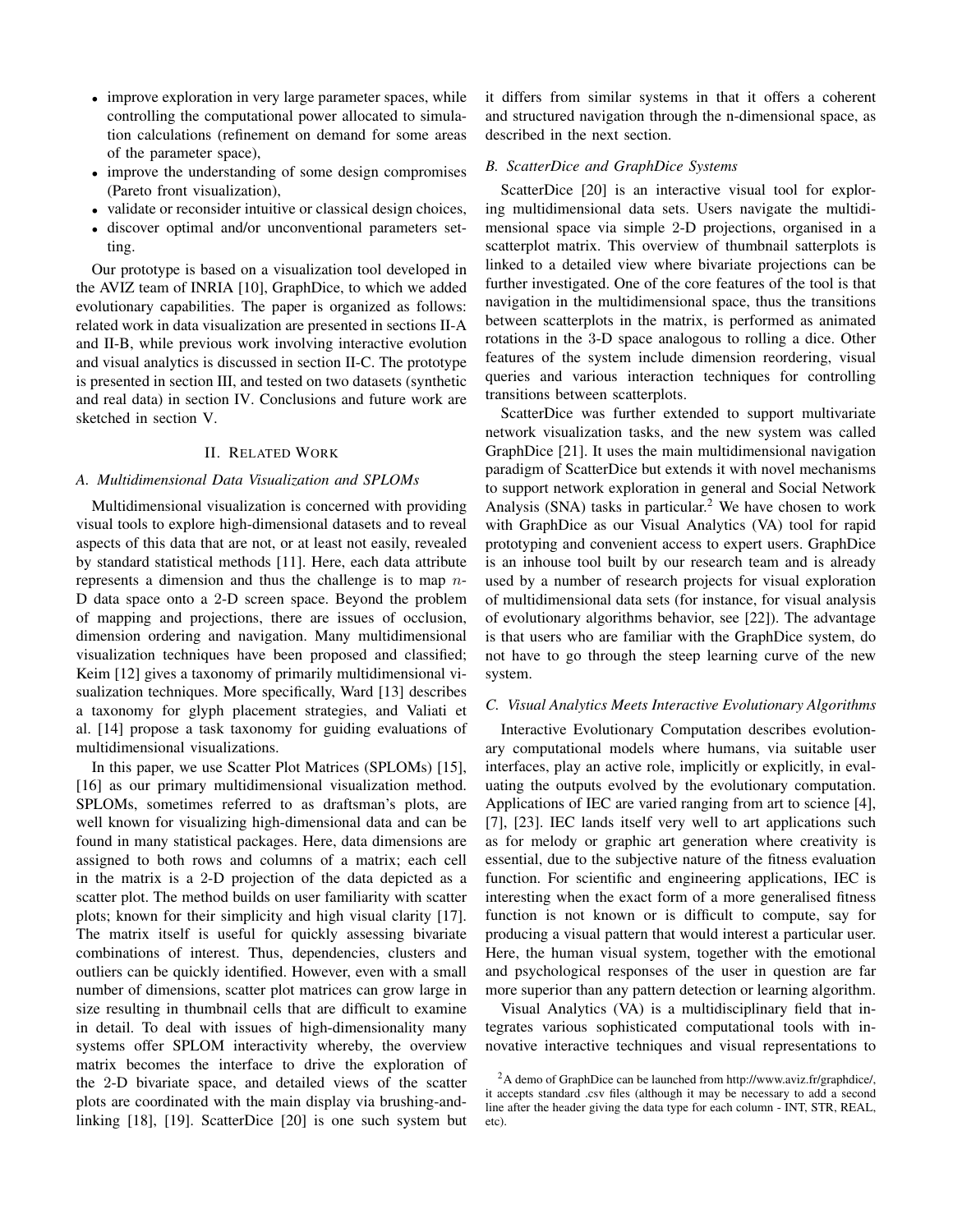

Fig. 1. EvoGraphDice prototype showing an exploration session of an aircraft simulation dataset: new extensions to the GraphDice system are indicated by coloured label arrows. (a) an overview scatter plot matrix showing the original data set of 13 dimensions and 13 new dimensions (numbered 1 to 13) as suggested by the evolutionary algorithm. (b) main plot view showing a linear correlation between two dimensions (weight and affinity) and a selected subset of points in red. (c) the selection history tool. (d) selection query window. (f) toolbar with "favourite" toggle button. (f) favourite cells manager stores interesting scatter plots. The user can bring a favourite cell back into the overview matrix. (g) the evolutionary algorithm main control window. (h) advanced configuration options for the evolutionary algorithm.

facilitate human interpretation of raw data [24]. Thus, VA can provide both the depiction techniques and the exploration tools necessary to help the user better evaluate the output of interactive evolutionary algorithms. Beyond works on visualizing the IEC search space [25], [26], to our knowledge, there has not been much work to marry efforts of the two communities; i.e. the VA and the IEC communities.

Moreover, despite efforts to design good user interfaces for IEC, human interaction with these systems, usually raises several problems, mainly linked to the "user bottleneck" [27], human fatigue and slowness. Various solutions have been considered [3], [27], [28] to deal with this issue, let us mention:

- the reduction of the size of the population and the number of generations, i.e. running a micro-EA,
- the use of specific models to constrain the research in *a priori* "interesting" areas of the search space,
- the use of a approximate user model (based on a limited number of characteristic quantities) that is used to filter obvious bad solutions and only present to the user the most interesting individuals of the population. The model can be learned, based on past interaction (see for instance [29]).

In what follows, we have chosen to run a micro-EA, with a population size constrained by the dimensionality of the dataset. Genetic diversity is thus an important issue, for avoiding uniformisation of the population (premature convergence) as well as user disinterest or fatigue: the algorithm has been tuned to display a set of diverse solutions at each generation. We will also see below that a variety of interactions are available with EvoGraphDice (query selection, direct interaction with the genome, search space modification). Multiple interactions with the evolutionary mechanisms have been proven to be very efficient in an artistic application [7], these ideas have been adapted here to the multidimensional data exploration task.

# III. THE EVOGRAPHDICE PROTOTYPE

We choose to run an Interactive EA on a population made of additional, compound dimensions, in order to match the structure of GraphDice that provides a variety of efficient and smooth visualization mechanisms.

# *A. Individual Initialization*

The EA manipulates a population of dimensions of the same size to the number of variables in the data to be analysed (i.e.  $n$  individuals for  $n$  dimensions or variables).

Internally, the dimensions (i.e. the genomes) are represented as a linear combination of term, see (1), that allow the representation of linear combinations as well as more complex combinations of dimensions.

$$
y = \sum_{i=1}^{n} w_i \times term_i + K,\tag{1}
$$

where  $term_i$  is a mathematical expression containing the *i*-th variable of the dataset (noted as  $x_i$ ).  $term_i$  represents raw, quadratic, logarithm, or exponential of  $x_i$   $(x_i, x_i^2, log(x_i), e^{x_i})$ , respectively) or a combination of these expression (for instance  $x_i \times log(x_i)$ ). The  $w_i$  refers to the weight of the  $term_i$  and K is a constant.  $term_i$  and K are real values.

The initial dimensions proposed by the EA should be interesting to the users in order to motivate them to explore the new alternatives. It was assumed that interesting solutions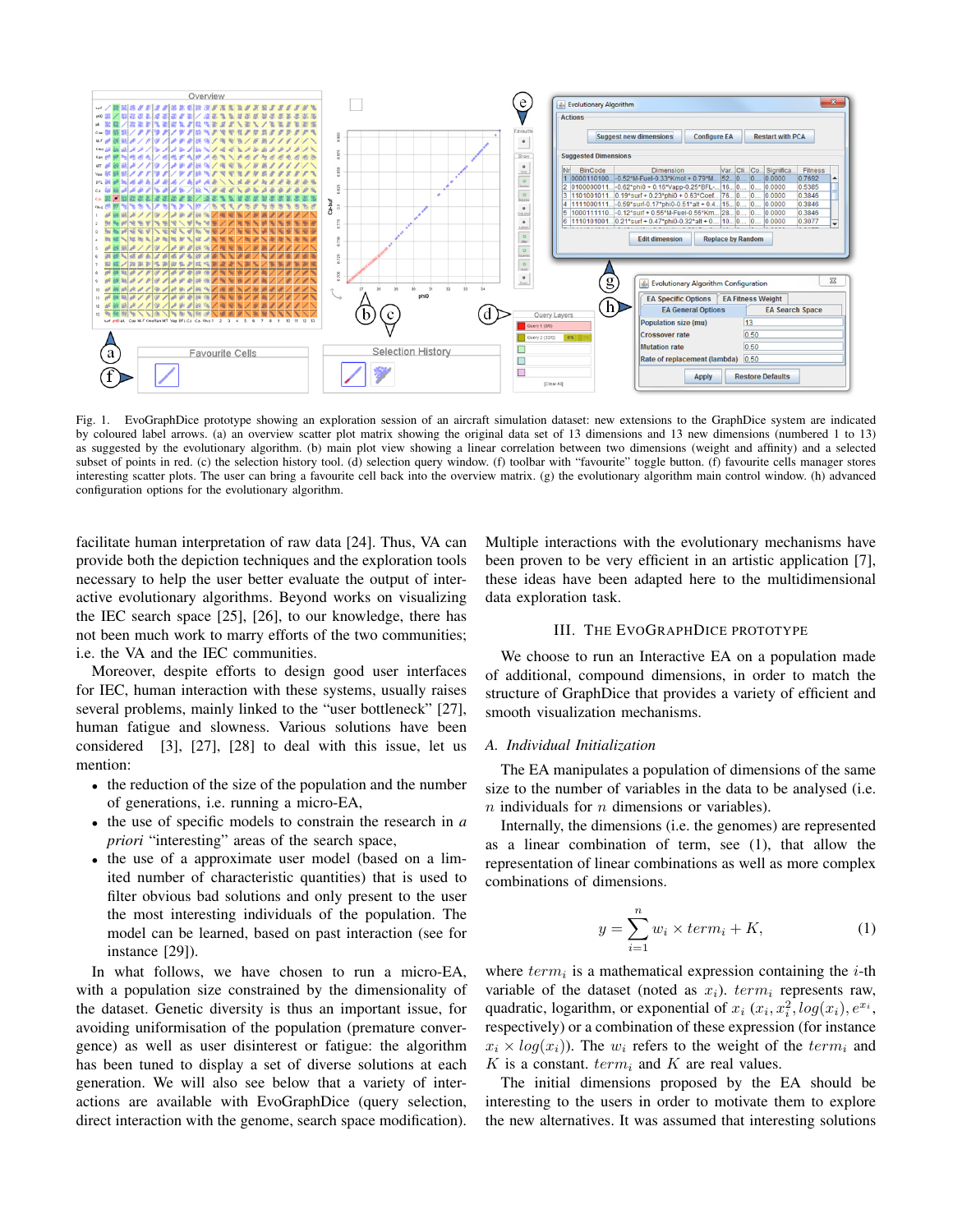should show relations among variables which are not evident in the original data.

In order to generate the initial dimensions, a PCA analysis  $[30]$  is performed on the original data. Thus, the n linear dependencies found by PCA conform the initial EA population.

These solutions are showed in EvoGraphDice as additional dimensions in the scatter plot matrix. Fig. 1(a) shows and example of the new dimensions suggested. Each dimension  $y_i$ found by the EA correspond to the  $n+i$ -th row and column of the scatter plot matrix. The additional  $n$  rows and columns are color highlighted in order to distinguish them from the ones belonging to the original data.

#### *B. Fitness Evaluation*

Evaluating the fitness of the suggested visualization requires taking into account user interactions and internal metrics. The user interaction criterion tries to adapt user preferences in the fitness function while the internal metrics evaluate the relations between variables. We use four criteria to build the fitness of each solutions: number of clicks, variance, complexity and significance.

All the interactions of the user with the SPLOM, both with the original dimensions  $(x_i)$  and the suggested ones  $(y_i)$ , are recorded. Each time the user clicks on a cell of the scatter plot, the click counter of the corresponding original dimension (denoted by  $freq(x_i)$ ) or additional dimension (denoted by  $nclicks(y_i)$  is increased. These values are then normalized between 0 and 1.

The variance criterion, denoted by  $vc(y_i)$ , is based on the variance of the new dimension, as follows:

$$
vc(y_i) = \frac{1}{1 + Var(y_i)},
$$
\n(2)

where  $Var(y_i)$  is the variance of the dimension  $y_i$ . The term  $vc(y_i)$  will prefer individuals with lesser variance and will mitigate the effects when working with variables of different scales. The criterion  $vc(y_i)$  is intended to favour individuals (compound dimensions) that depict a dependency, i.e. corresponding to an approximation of an equation like  $y_i = constant$ 

The complexity criterion, denoted by  $comp(y<sub>i</sub>)$ , is related to the number of variables being represented in the genome:

$$
comp(y_i) = \frac{\sum_{j=1}^{n} comp_j(y_i)}{n},
$$

$$
comp_j(y_i) = \begin{cases} 1, & w_j \neq 0\\ 0, & \text{otherwise} \end{cases}
$$
(3)

Finally, the significance criterion, denoted by  $sig(y_i)$ , is the sum of the frequencies of the variables that are represented in the terms of  $y_i$ , as can be seen in. (4):



Fig. 2. EvoGraphDice suggestion dimension builder.

$$
sig(y_i) = \sum_{j=1}^{n} sig_j(y_i),
$$
  
\n
$$
sig_j(y_i) = \begin{cases} freq(x_j), & w_j \neq 0 \\ 0, & \text{otherwise} \end{cases}
$$
 (4)

The fitness of an individual results from the weighted sum of the four criteria described above as showed in (5):

$$
fit(y_i) = W_1 \times nclicks(y_i) + W_2 \times vc(y_i)
$$

$$
+ W_3 \times (1 - comp(y_i)) + W_4 \times sig(y_i)
$$
 (5)

where the default weights of each criterion  $(W_i, i = 1...4)$ are set to 1, although they can be adjusted by the user. The interactive part of the fitness function (significance  $sig(y<sub>i</sub>)$ ) and number of clicks  $nclicks(y_i)$  rely on the hypothesis that the number of clicks on the cells are proportional to the interest of the user. This is of course a strong assumption, as the user may click for various reasons on a given cell other than for data exploration. Our experiments show that our current scheme is able to capture a reasonable approximation of the user's interest, enough to guide the evolution of the IEA.

New individuals are generated by tournament selection, barycentric crossover and Gaussian mutation. Additionally, a mutation that reduces the complexity of the expression is used: if the weight  $w_i$  of the i-the term is less than a weight threshold,  $w_i$  is set to zero. This way, an additional pressure toward low complexity individual is added.

#### *C. Preserving Diversity*

As the proposed EA deals with small population, the loss of diversity of solutions should be avoided. Each time a new dimension  $y_i'$  generated, the following conditions should satisfied:

- the distance between  $y_i'$  and all the individuals of the current population  $y_i$ ,  $i = 1...n$  should be greater than a threshold. We use the Euclidean distance between the weights of the  $y_i'$  terms and the weights from the  $y_i$  terms.
- the variance of the new individual is smaller than at least one of the individuals of the previous population.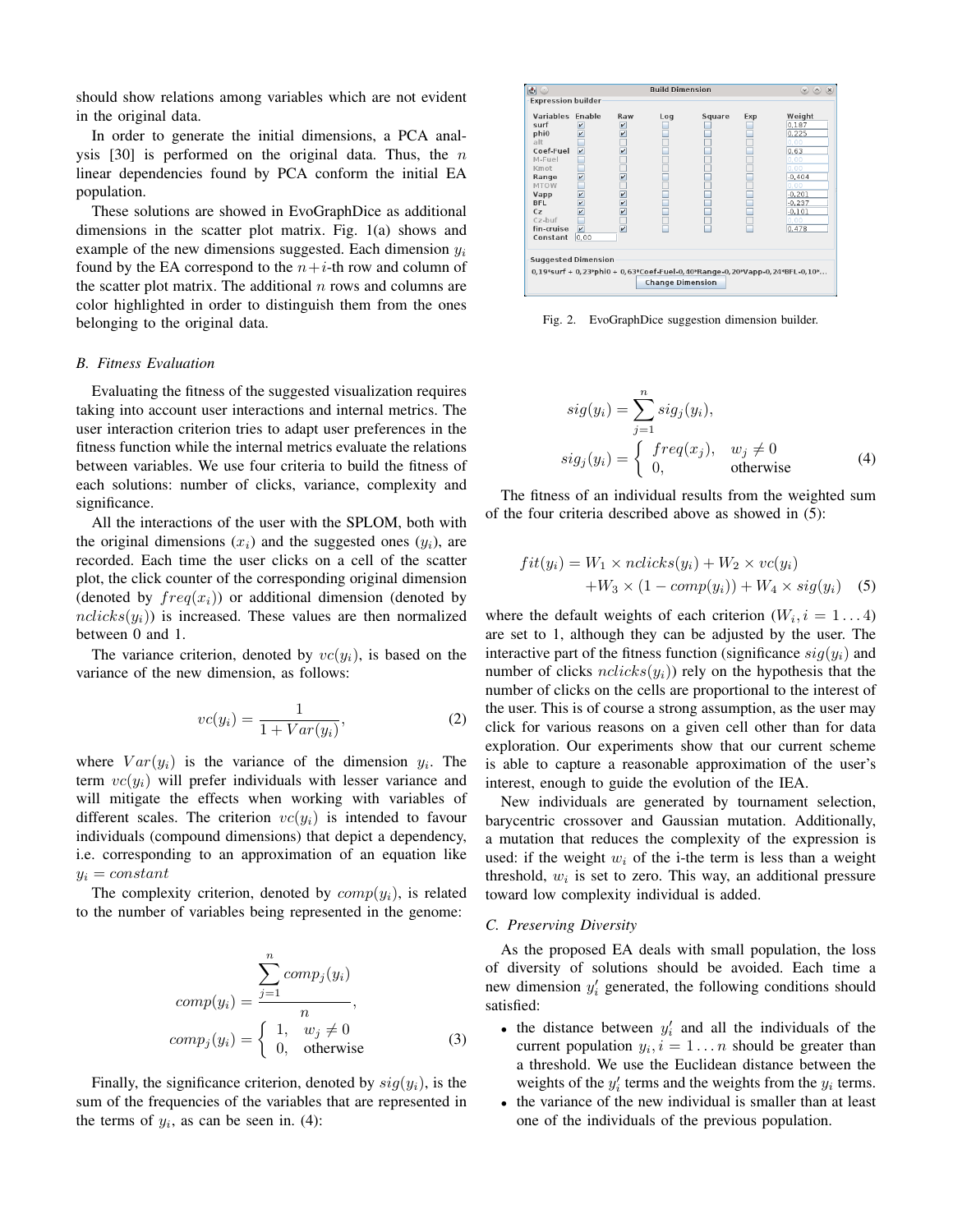While the first condition is important to maintain the diversity of the population, the latter condition allows to introduce new individuals with lower variance. If no solution satisfies these conditions, a random individual is generated. This operation is repeated, until  $\lambda$  new individuals replace the worst solutions of the previous population.

# *D. EvoGraphDice User Interface*

EvoGraphDice also displays the current population as a table in a new window, see Fig.  $1(g)$ . Each line of this table corresponds to a compound dimension displayed in the SPLOM, columns give the identifier of the dimension (a number), a binary template that shows which primal dimension is used in the compound, the mathematical expression, the four fitness components (number of clicks, variance, complexity and significance) and the resulting fitness of each individual. The user can trigger an iteration of the algorithm ("Suggest new dimensions" button), configure the EA parameters ("Configure EA" button), restart the EA with a PCA analysis ("Restart EA with PCA" button), edit and alter any dimension ("Edit dimension" button) and replace the current dimension by a random one ("Replace by Random" button).

Dimensions can be edited using a simple expression builder window as showed in Fig. 2. The term expressions, their corresponding weights and the numerical constant can be changed at any time during EA execution. Moreover, EvoGraphDice allows to fully configure the relevant EA parameters as showed in Fig. 1(h). These parameters are:

- *crossover rate and mutation rate*, that sets the probabilities for the barycentric crossover, the Gaussian mutation and reduce complexity mutation operators,
- *replacement rate*, that refers to the proportion of individuals to be replaced at each EA iteration,
- *fitness threshold*, that corresponds to the minimal fitness difference between two individuals of the population. The individuals of a population are sorted according to their fitness. If the fitness difference between two successive individuals is smaller than the fitness threshold, both individuals are considered as equal. Then, the complexity of the two individuals are compared and the less complex one is ranked first,
- *weight threshold*, that defines the threshold under which the value of weights is set to 0, when applying the complexity reduction mutation,
- *sigma parameter*, the  $\sigma$  parameter of the Gaussian mutation,
- *fitness criteria weights*, that allow to tune the weights of each criterion  $(W_1, W_2, W_3,$  and  $W_4$ ),
- *search variable and dimension space*, whose options are used to edit the expression associated to each variable. For instance, the user can associate the expression  $x_i^2$ to the variable  $x_i$  such that all the individuals generated will have this term for the variable  $x_i$ . Moreover, the user can restrict the search to a subset of variable so the dimensions will contain only terms associated to the relevant variables,



Fig. 4. Experiment with synthetic data : initial state.

• *work with query values*, that is used to restrict the set of points of the scatter plot on which the fitness is calculated. The search can thus be performed only on a subset of the data corresponding to a query set by the user.

Finally, the user can store the dimensions he feels are noteworthy or interesting in an "album" (the favorite cells widget, see Fig. 1(f). These dimensions can be re-inserted in the population at any time.

## IV. EXAMPLE OF USE ON SAMPLE DATASETS

# *A. Visualization of a synthetic dataset*

A first experiment has been run on a synthetic dataset, in which an interesting dependency has been set explicitly. The aim is to verify if the system is able to emerge dimensions that make the known dependency visually obvious.

The data set is made of 100 points in 6 dimensions, the first 5 dimensions have been randomly generated in the interval  $[-1, 1]$  with a uniform distribution, the 6th dimension is generated according to the following equation :

$$
x_5 = \exp(x_0) + \exp(x_1) - x_2 \tag{6}
$$

We thus have an artificial dataset that has two fully random dimensions ( $x_3$  and  $x_4$ ) and four dimensions that are linked by the above formula. This non-linear formula has been chosen on purpose, as linear dependencies would have been immediately found by the PCA initialization.

The initial state of Fig. 4 provides a PCA analysis, where no interesting feature is visible, even in the first compound dimension (tagged "1"), that corresponds to the lowest variance principal component. The population content is presented on Fig. 3.

Using our a priori knowledge on the dataset, we can decide to restrict the search space to compound dimensions that involves  $x_0$  and  $x_1$  as exponentials (see Fig. 8). Then in a dozen of generations, we get a dimension that resembles to the  $x_5$  line of the scatter plot matrix (see Fig. 6). Fig. 5 shows that a dimension (the "1" dimension) has been evolved, making the dependency between  $x_0$ ,  $x_1$ ,  $x_2$  and  $x_5$  visually obvious. For comparison, Fig. 7 has been generated by artificially introducing the true dependency formula in the population.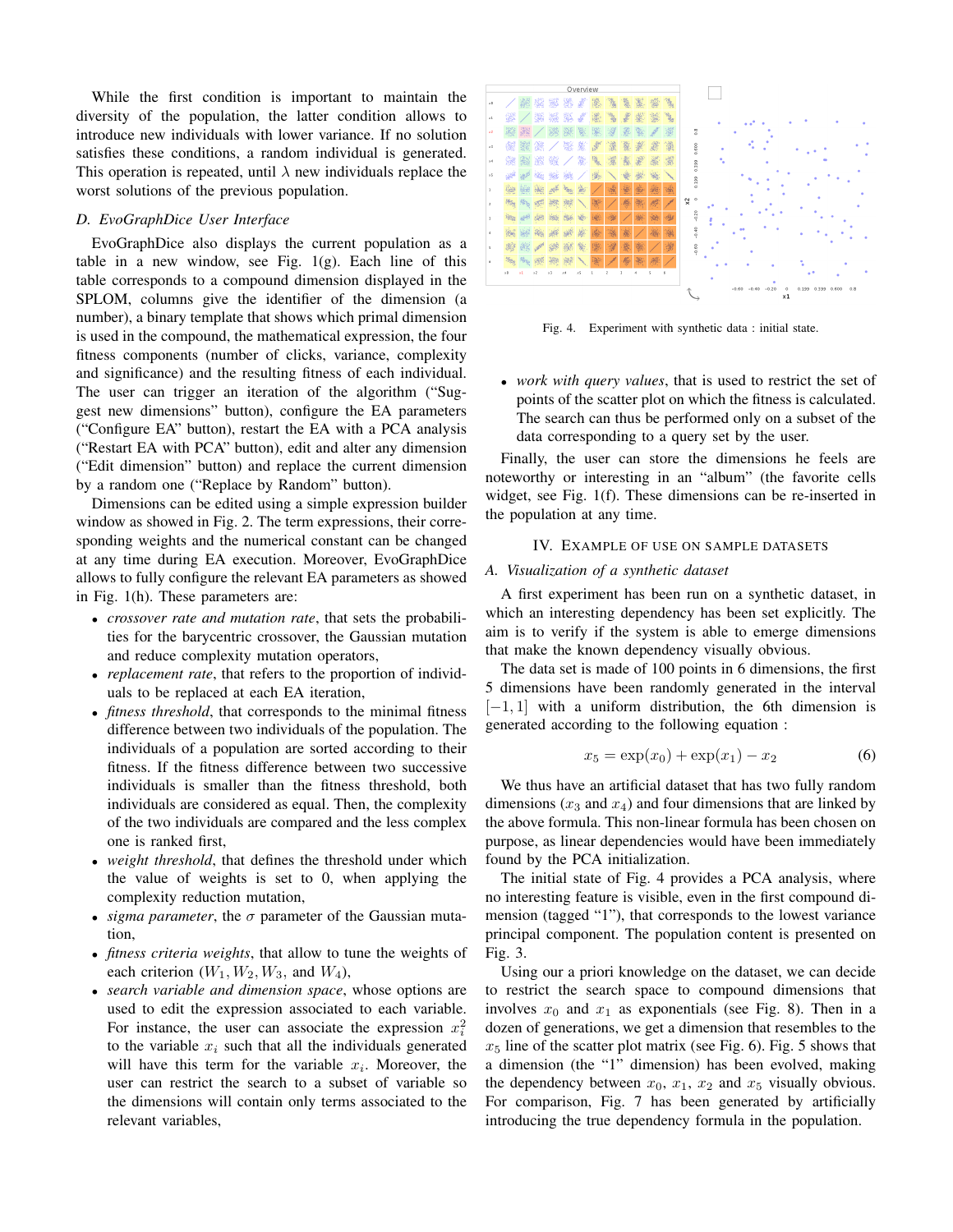|    |                      | Suggest new vizualizations                                   | Configure EA        | <b>Restart with PCA</b> |            |              |                |
|----|----------------------|--------------------------------------------------------------|---------------------|-------------------------|------------|--------------|----------------|
|    | Suggested Dimensions |                                                              |                     |                         |            |              |                |
| Nr | BinCode              | Dimension                                                    | Variance            | <b>Clicks</b>           | Complexity | Significancy | <b>Fitness</b> |
|    | 101110               | $-0.22*x0-0.14*x2 + 0.67*x3-0.69*x4$                         | 0.3506667319727726  | 0.0000                  | 0.6667     | 0.0000       | 1.0227         |
|    | 111001               | $0.34*x0 + 0.34*x1 - 0.31*x2 - 0.82*x5$                      | 0.36518435619417466 | 0.0000                  | 0.6667     | 0.0000       | 1,0158         |
|    | 111110               | $-0.61*x0 + 0.71*x1 + 0.22*x2 - 0.22*x3 - 0.15*x4$           | 0.25811770836976317 | 0.0000                  | 0.8333     | 0.0000       | 0.9030         |
| 4  | 111111               | $-0.32*x0 + 0.16*x1 - 0.41*x2 + 0.51*x3 + 0.66*x4 + 0.11*x5$ | 0.22709020397206692 | 0.0000                  | 1.0000     | 0,0000       | 0.7535         |
|    | 111111               | $0.21*x0 + 0.11*x1 + 0.80*x2 + 0.47*x3 + 0.23*x4 - 0.15*x5$  | 0.41133076554726467 | 0.0000                  | 1,0000     | 0,0000       | 0.6617         |
| 6  | 111111               | $-0.57*x0-0.57*x1 + 0.15*x2-0.12*x3 + 0.15*x4-0.54*x5$       | 1.2782914698981374  | 0.0000                  | 1,0000     | 0,0000       | 0,4205         |
|    |                      |                                                              |                     |                         |            |              |                |

Fig. 3. Initial population content.

|    | Suggested Dimensions |                                                                              |                             |            |              |         |
|----|----------------------|------------------------------------------------------------------------------|-----------------------------|------------|--------------|---------|
| Nr | BinCode              | <b>Dimension</b>                                                             | Clicks<br>Variance          | Complexity | Significancy | Fitness |
|    | 111000               | $0,26*exp(x0) + 0,27*exp(x1)-0,31*x2$                                        | 0.09808289921689428 0.6094  | 0,5000     | 0,1798       | 2.1238  |
|    | 111000               | $0.30$ <sup>*</sup> exp(x0) + 0.26 <sup>*</sup> exp(x1)-0.31 <sup>*</sup> x2 | 0.10875266150947724 0.3906  | 0,5000     | 0,1798       | 1,8977  |
|    | 011000               | $0.29$ *exp(x1)-0.24*x2                                                      | 0.053009004699329135 0.0000 | 0,3333     | 0,1348       | 1,6688  |
|    | 111000               | $-0.32$ *exp(x0) + 0.11*exp(x1) + 0.19*x2                                    | 0.05064318634222614 0.0000  | 0,5000     | 0,1798       | 1,5489  |
|    | 111000               | $0.27$ <sup>*</sup> exp(x0) + 0.26 <sup>*</sup> exp(x1)-0.31 <sup>*</sup> x2 | 0.09908893785884776 0.0000  | 0,5000     | 0,1798       | 1,5137  |
|    | 111000               | $0.28$ <sup>*</sup> exp(x0) + 0.30 <sup>*</sup> exp(x1)-0.62 <sup>*</sup> x2 | 0.19597971758485452 0.0000  | 0,5000     | 0,1798       | 1,4514  |

Fig. 5. Population content after a dozen of generations.





Fig. 6. Evolved state after a dozen of generations. Fig. 7. Verification: visualization of the true formula by interactive modification of a genome.

# *B. Visualization of a real dataset*

A second experiment has been ran on a real dataset<sup>3</sup>, that represents simulation results of an aircraft model. In the dataset, displayed on Figs. 9–11, the 4 first parameters are input parameters (surf, phi0, alt, and *Coef-Fuel*) and the 9 left are output parameters. There are some obvious dependencies that are visible directly on the plain parameter view, like between phi0 and *Cz-buf* (see Fig. 1-b), and that exhibit two regimes (the dependency is linear by parts).

Our partner engineers are however interested in the behavior of parameters settings corresponding to Pareto frontiers, like for instance on Fig. 11 for compromises that minimise  $BFL$ while maximising the Range parameter.

A first query has thus been sculpted on data corresponding to this Pareto set (in red on Fig. 11): it is used to restrict the fitness calculation. Additionally, the search has been restricted to formulas involving entry dimensions  $(surf, phi0, alt, and$ *Coef-Fuel*). The idea is to try to find if there may exist an approximative linear representation of the points of the Pareto front.

After a few experiments and a number of observations on the data, it has been noticed that a second query for low altitude points ( $alt < 3900$ , in green), that yields by intersection a subset of the previous Pareto front for low altitude, was enough

<sup>3</sup>Dataset courtesy of Dassault Systems (CSDL project partner).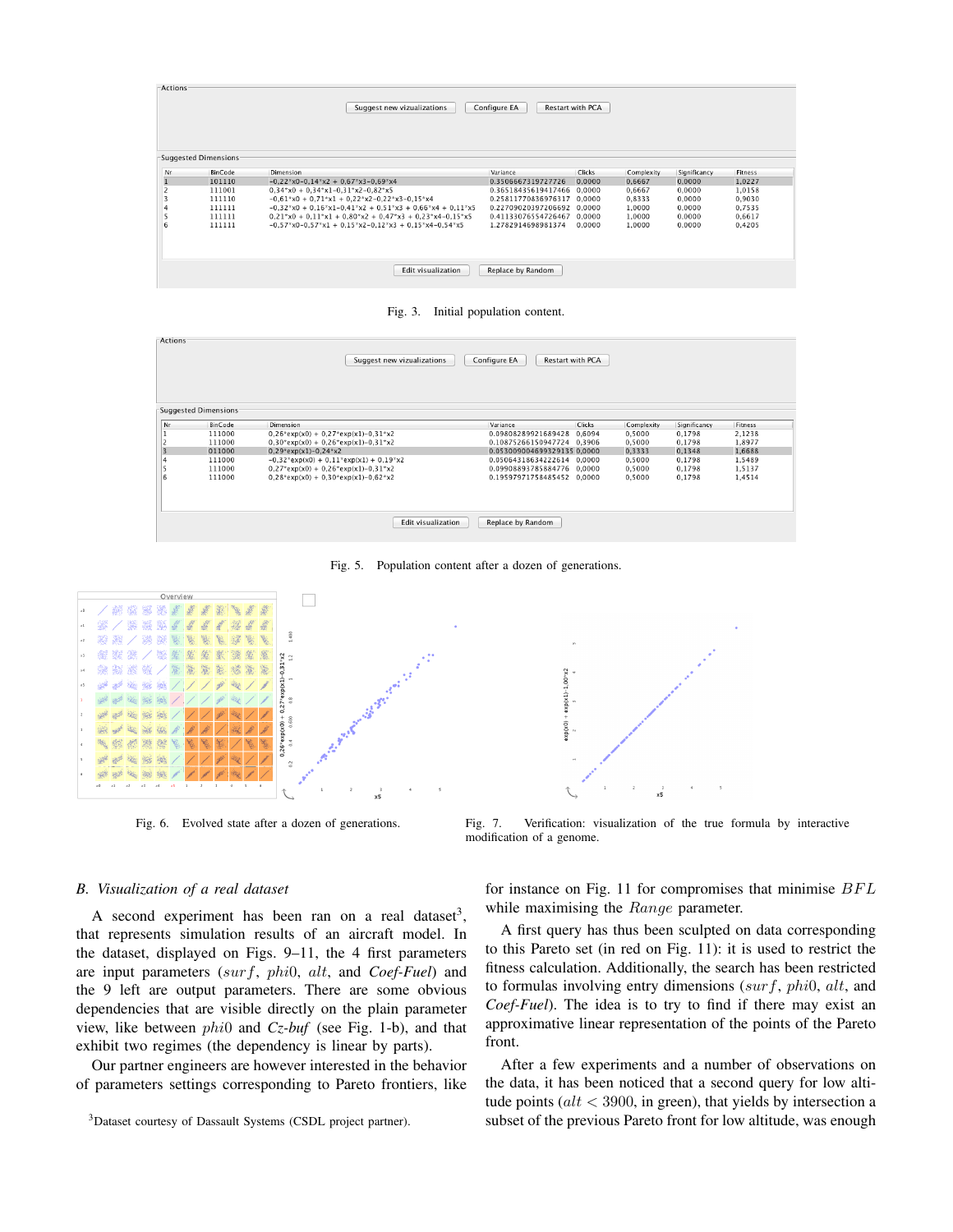| Variables Enable                       | Raw                  | Log                      | Square | Exp |
|----------------------------------------|----------------------|--------------------------|--------|-----|
| ☑<br>x <sub>0</sub>                    | □                    | □                        |        | ☑   |
| $\blacktriangledown$<br>x1             | □                    | □                        | □      | ☑   |
| $\blacktriangledown$<br>x <sub>2</sub> | $\blacktriangledown$ | п                        | □      | □   |
| x3<br>n                                | $\blacktriangledown$ | n                        | n      | ■   |
| $\times 4$<br>m                        | $\triangledown$      | m                        | r      | ۰   |
| x5<br>п                                | $\overline{\vee}$    | ⊓                        | r.     | m   |
| <b>Expression template</b>             |                      |                          |        |     |
|                                        |                      | $exp(x0) + exp(x1) + x2$ |        |     |

Fig. 8. Restriction of the search space to exponential values for  $x_0$  and  $x_1$ 



Experiment with real data : detection of a linear dependence, visualization of the selected data only (green query).

to evolve in a few generations a dimension that provides a view where green points are aligned (see Fig. 9).

In this process, the red points have been used for the computed evaluation (with the aim of minising the variance), and the green ones are used for visual evaluation. A setting in GraphDice allows visualizing only the points of a query, via a transparency tuning for the unselected point (green points on Fig. 9). Fig. 10 gives the same view with all the points of the dataset, the Pareto front is in black.



Fig. 10. Zoom on the evolved view : the black points are the one of the BFL-Range Pareto set (Fig. 11).



Fig. 11. Primary query, used for the calculation of the internal fitness: selection of the non-dominated points on the BLF-Range view.

# V. CONCLUSION AND FUTURE WORK

The EvoGraphDice prototype has been experimentally shown to be able to evolve characteristics that are not visible in views based on the primary set of dimension (upper left quartile of the SPLOM matrix, see for instance Fig. 1), thus successfully fulfilling the main objective of this work. Additionally, no user-fatigue effects were reported during the experimental analysis, our intuition is that the variety of user interaction possibilities offered by GraphDice (i.e. not only related to the IEA process) is enough to maintain a good level of attention from the user.

A more precise evaluation of the added value due to interactive evolution will evidently need precise user-studies and statistical analysis. We intend to do this for future developments of the prototype. User-studies are important, no only for evaluation purposes but also to inform the default tuning of the internal parameters and strategies. The EvoGraphDice prototype is still in a preliminary stage; we currently propose ad-hoc tuning and give free access to parameter settings. Ideally, when addressed to people who do not currently practice EA, the system will need robust parameter settings, hidden away from the user. Decisions on default settings will be made on the basis of specific user studies focused on well defined characteristics, for instance, speed of emergence of an interesting view and diversity preservation.

Future developments of EvoGraphDice will also consider the following issues:

- preliminary experiments have shown the potential benefit of a more sophisticated encoding of compound dimensions: we intend to develop the next prototype on the basis of a Genetic Programming engine, in order to be able to smoothly evolve linear and non-linear compound dimensions within a single population,
- the relationship between internal (computed) fitness and interactive fitness (capture of interaction events like mouse clicks) may be based on a learning step, in the same way as in [29], in order to be able to manipulate a large population, while displaying for interactive evaluation only the best individuals,
- engineer end-users were frustrated by the lack of an output interface, for instance with MatLab or SciLab, in